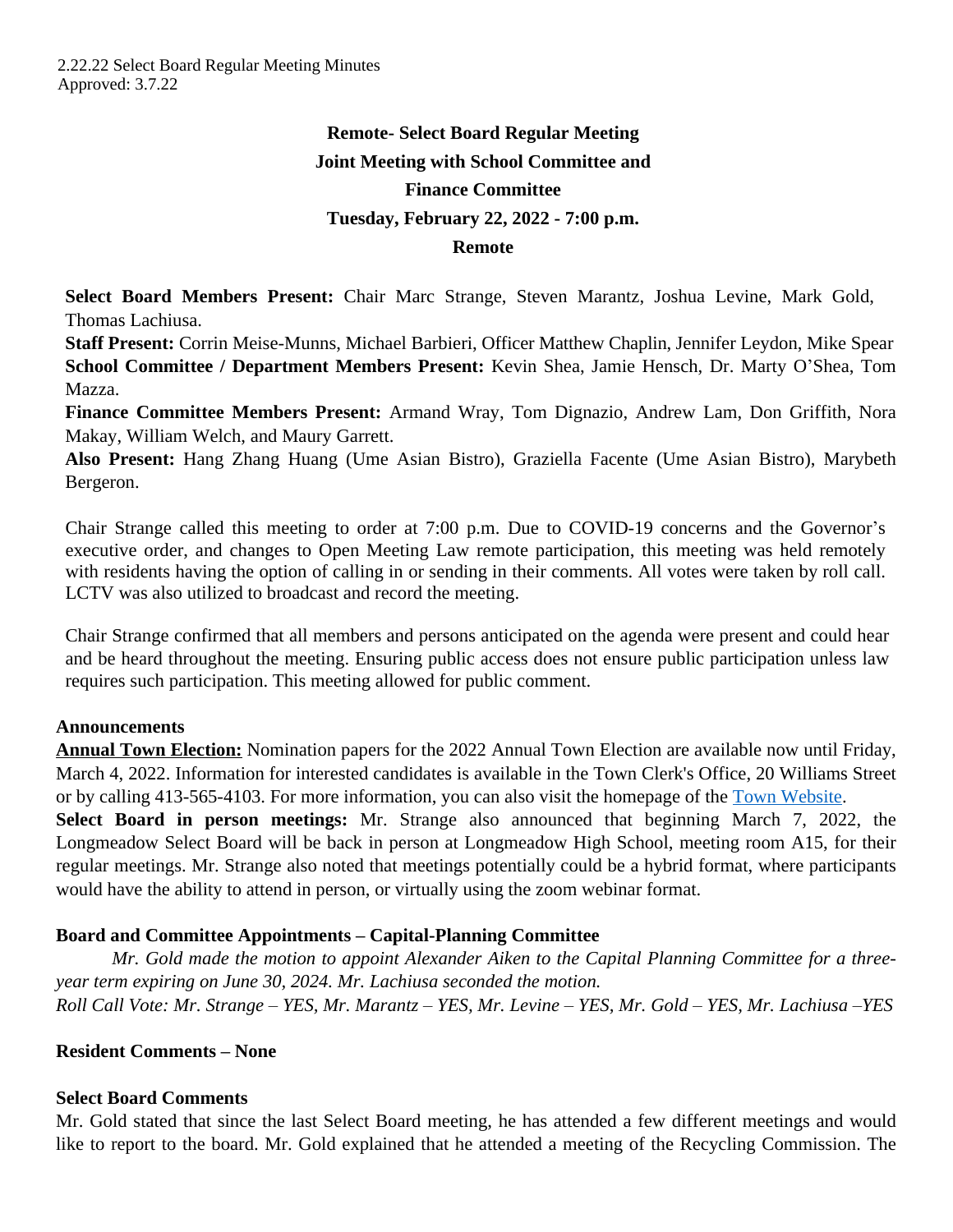Recycling Commission confirmed that they would be having a May shredding event for the Town, Mr. Gold reported. Mr. Gold commented to watch out for a formal announcement of date/time, and that the location would be at the Longmeadow High School parking lot. Mr. Gold explained that there is a limit of two boxes to shred per-person, and that this event has been a great success in the past. Mr. Gold also stated that he attended a Pioneer Valley Planning Commission meeting of the Metropolitan Planning Organization. The MPO looks at traffic and TIP projects. Mr. Gold noted that part of the TIP project for Longmeadow Route 5 is currently on the 2024 docket. Mr. Gold stated that with the new federal funding, there might be additional money available that could affect the date of this project. In addition, a Route 5 resurfacing project is on the docket. Mr. Gold will continue to report to the Select Board on potential funding for this. Mr. Gold commented that he also attended a meeting of the Scantic Valley Regional Health Trust (SVRHT). The trust voted their fiscal year 2023 rate. Mr. Gold stated that the SVRHT would hold the rates to a 7% increase for employees and retirees. Mr. Gold stated that it is clearly not what we thought it would be, but also not as high as it could have been. Mr. Gold's concern is that if the SVRHT continues to eat into their reserves, next year could be a substantial hit on health care costs. Mr. Strange explained that the Town tries to stay to a budget increase of between 1.75%-2.5% annually. Somehow, the Town has to absorb a 7% increase for health insurance for employees and retirees. Mr. Strange also explained that the HCRRB has increased to 11% as well. These are significantly above 2.5%, and our finance department and board does a phenomenal job at trying to get the numbers down to where we want to be. Mr. Lachiusa stated that he dialed 211 to get information on social service programs for an individual and was redirected to Connecticut. Mr. Lachiusa also explained that this also happens when dialing 911 as well. Mr. Lachiusa detailed that the way poles are set up for cellphones pings, is probably the reasoning for this. Mr. Lachiusa is hopeful that when the new cell phone towers go live, that he will be able to reach local services on the line. Mr. Gold requested that Ms. Meise-Munns to check in with the Fire Chief to look into this issue. Mr. Gold stated that if calls in Longmeadow are being transferred to Connecticut, something could be going wrong. Ms. Meise-Munns said that she would check in with Chief Dearborn.

#### **Liquor License Violation Hearing – Ume Asian Bistro**

*Mr. Gold made the motion to open the hearing at 7:15 p.m. Mr. Lachiusa seconded the motion*. *Roll Call Vote: Mr. Strange – YES, Mr. Marantz – YES, Mr. Levine – YES, Mr. Gold – YES, Mr. Lachiusa –YES* The Longmeadow Police Department conducted underage drinking compliance checks on Wednesday, December 29, 2021. Ume Asian Bistro failed to comply with requirements of their liquor license and did not ask for identification of age from and underage person who was subsequently served an alcoholic beverage, according to a letter sent by Officer Matthew Chaplin of the Longmeadow Police Department. Officer Chaplin was present for this hearing. Hang Zhang Huang and Graziella Facente from Ume Asian Bistro were also present. Chair Strange swore both parties into the hearing. Mr. Strange first called on Officer Chaplin to give a recap of the report that was submitted for the hearing. Officer Chaplin stated that on Wednesday, December 29, 2021, from 4:41 p.m. to 5:40 p.m. he conducted checks of establishments licensed by the Town of Longmeadow to sell alcoholic beverages. Officer Chaplin's undercover operatives were a 19-year-old female and a 19-yearold male who volunteered to assist LPD with Alcoholic Compliance Checks. The female was wearing a gray jacket, green sweater, black leggings, and grey boots. The male was wearing a navy blue long sleeve shirt blue jeans, and white sneakers. Photographs of both volunteers were taken and they were read and agreed to understanding the parameters of the operation. Both volunteers signed the Compliance Check Guidelines. The Alcoholic Beverages Control Commission sets the compliance check guidelines forth. The volunteers took a portable breath test, which indicated that they did not have any presence of alcohol on their breath. Officer Chaplin also noted that both volunteers were vaccinated against Covid-19 and chose not to wear facemasks in each establishment. Officer Chaplin explained that both volunteers rode along with him in Car 7, which is a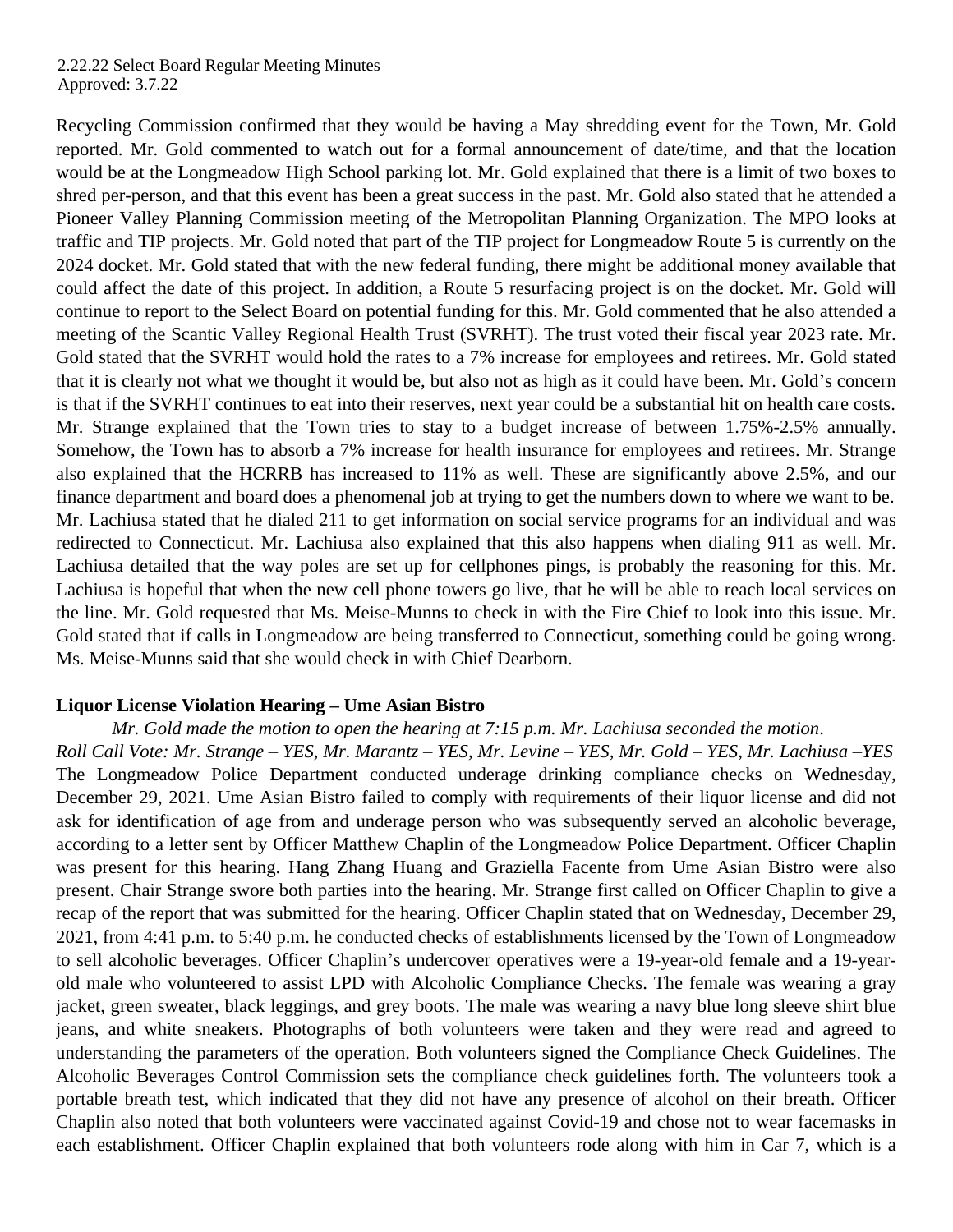grey unmarked Ford Explorer. At 4:41 p.m., they arrived at their first location, Longmeadow Package Store. At each establishment, Officer Chaplin stated that he would park so that he could clearly watch the volunteers enter and exit each establishment. Only the volunteers would enter and exit the establishments unless they were served alcohol or successfully purchased an alcoholic beverage. At 5:01 p.m., Officer Chaplin and the volunteers arrived at Ume Asian Bistro. Officer Chaplin explained that he parked in a parking space directly in front of Bank of America and could clearly see the front door of Ume. The volunteers entered the restaurant and sat at two open seats at the bar. Both volunteers spoke with the female bartender and ordered Bud Light bottles. They were told that Bud Light was unavailable so they ordered Coors Light Bottles. The bartender placed the drinks in front of the volunteers without asking for identification and the female volunteer sent Officer Chaplin a text message informing him they both were served. Officer Chaplin then explained that he entered the restaurant and watched as both volunteers left their seats at the bar and walked towards him. The female volunteer told Officer Chaplin that the only female bartender behind the bar was the woman that served them the alcohol. Officer Chaplin stated that he sat in front of both beverages and had the female volunteer, identified as Graziella Facente, come over to speak with him. Officer Chaplin asked Ms. Facente if she had asked the two individuals for identification and she stated, "She did not remember as she was pretty busy." Officer Chaplin advised her that she has just served two 19-year-olds Coors Light. Ms. Facente apologized to Officer Chaplin, who then obtained her identification. Officer Chaplin also explained that he then spoke with the owner of Ume, Hang Huang, who was in the back kitchen. Officer Chaplin advised Mr. Huang of the situation and advised him that he will be receiving a hearing date in the mail.

Mr. Strange asked if representatives from Ume received a copy of this report. Officer Chaplin stated that a copy and letter was sent to Ume.

Mr. Strange then called on Ume representatives, Mr. Huang and Ms. Facente to give response to this report. Ms. Facente stated that she agreed that she did not ask for identification from the two individuals. Ms. Facente also explained that she has been in the service industry for 23 years and that this was her first violation. Ms. Facente explained that they were short staffed and was not using this as an excuse for not asking for identification. Ms. Facente stated that she understood the severity of the situation. Mr. Strange asked Ms. Facente if she had TIPS or ServSafe training. Ms. Facente responded, yes, and that she renews every three years. Mr. Strange questioned if there was documentation of past license violations from Ume. Michael Barbieri detailed that there were three violations on file for Ume, one in 2019 and two in 2013. Mr. Strange asked what the decisions were from those hearings. Mr. Barbieri explained that according to records in conjunction with the Select Board Liquor License Violation Policy, Ume was given a five-day license suspension for their violation in 2019. Mr. Gold confirmed that these records were correct, and one may have been in late 2012. Mr. Levine asked who the manager of record was on the license. Mr. Barbieri confirmed that Hang Huang was the manager on record. Mr. Levine asked Mr. Huang if he understands that he is responsible for making sure everyone is following the guidelines set forth by the State and the Town for liquor licensed. Mr. Huang confirmed, yes. Mr. Levine questioned if there is a policy that allows violations to reset after a period or if they extend for the life of the license. Mr. Gold stated that there is no reset but the board would use reasonable judgement with moving forward. There is no formal reset written into the policy according to Mr. Gold. Mr. Lachiusa also agreed with Mr. Gold.

*Mr. Gold made a motion to close the hearing at 7:27 p.m. Mr. Lachiusa seconded the motion.*

*Roll Call Vote: Mr. Strange – YES, Mr. Marantz – YES, Mr. Levine – YES, Mr. Gold – YES, Mr. Lachiusa –YES* Mr. Marantz suggested a five-day suspension since culpability has been accepted and that the bartender on record does have TIPS training. Mr. Lachiusa stated that his first thought was a ten-day suspension but would be open to a seven-day suspension also. Mr. Gold agreed with Mr. Lachiusa on a seven-day liquor license suspension. Mr. Levine stated that a five-day suspension should have had more of an impact in 2019 than it did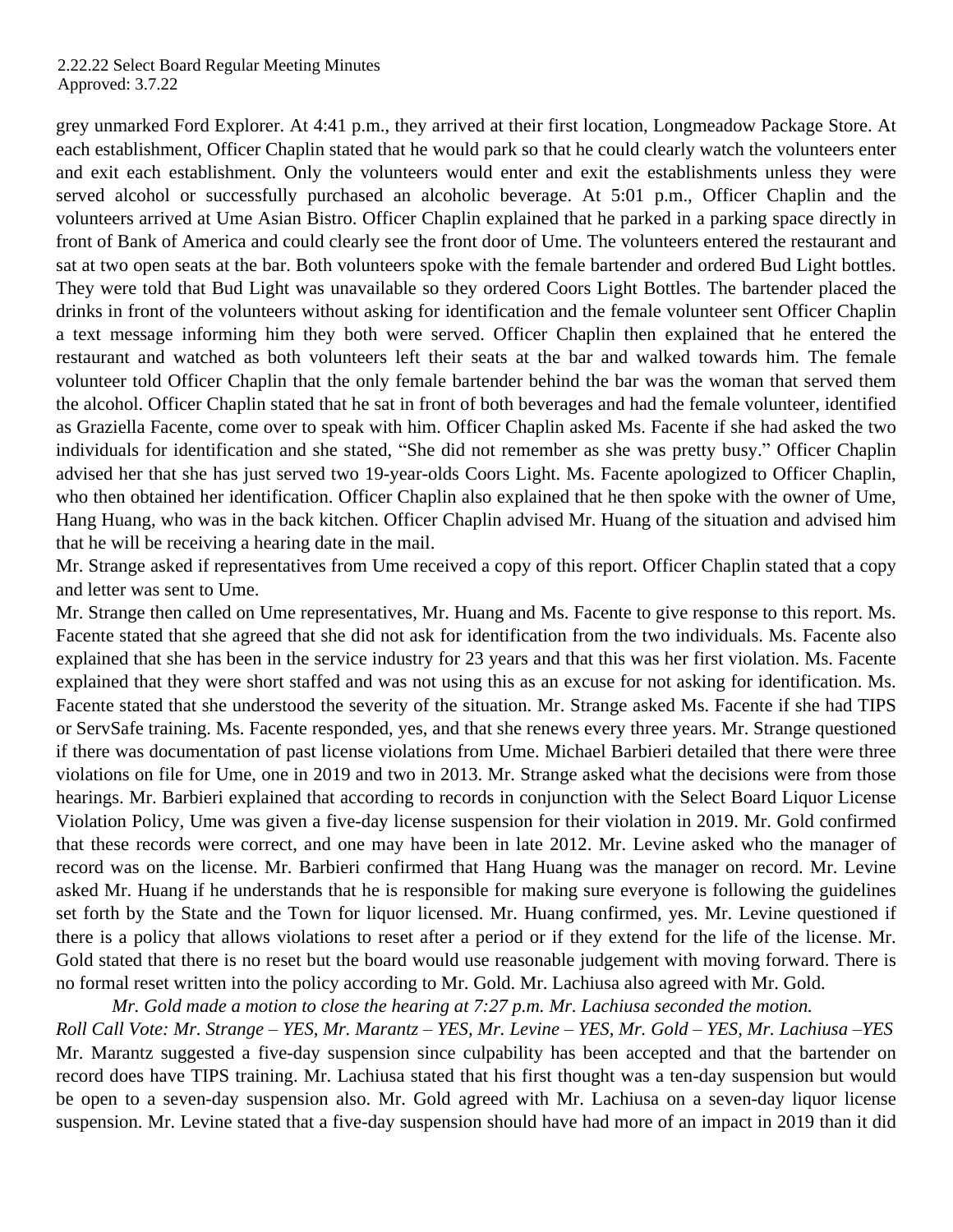and was in agreement with increasing the suspension. Mr. Levine and Mr. Strange also agreed with the sevenday suspension.

*Mr. Gold made the motion to suspend the liquor license of Ume Asian Bistro beginning on Friday,* March 4, and ending Friday, March 11, and for Ume to return their license to the Select Board office before noon on March 4, and to retrieve it on Friday, March 11 before noon to resume sales. Mr. Lachiusa seconded *the motion.* 

*Roll Call Vote: Mr. Strange – YES, Mr. Marantz – YES, Mr. Levine – YES, Mr. Gold – YES, Mr. Lachiusa –YES*

#### **Joint Meeting with School Committee and Finance Committee**

Mr. Kevin Shea called the School Committee Sub-Finance Committee to order.

Mr. Armand Wray called the Finance Committee meeting to order and confirmed that all members anticipated could hear and be heard.

*A.* School Department FY 2023 Budget Presentation (*[link to presentation slides](https://www.longmeadow.org/AgendaCenter/ViewFile/Item/2127?fileID=21678) [, link to recording of](https://www.youtube.com/watch?v=pOudKmpWbsc&list=PLDEmFQOMKpX7DAn_FmzNHMqZig_vNfa1Q) presentation 0:35 – 1:45)*

Mr. Shea thanked everyone for attending the meeting today. Mr. Shea stated that the School Committee is proud of the budget that Tom and Marty have put together. Mr. Shea explained that the committee believes that this is a responsible budget and recognizes the challenges that the Schools have faced over the past two years.

Dr. Marty O'Shea thanked Town Manager, Lyn Simmons, and Finance Director, Jennifer Leydon for their continued help in this budget process. Dr. O'Shea also thanked Tom Mazza, Assistant Superintendent for Finance for his work on this budget as well. To view the full School Department FY23 budget presentation slides, or to watch the recording of the meeting, please use the links above. Dr. O'Shea explained that the needs of students as we emerge from this pandemic and the services that the School Department offers is truly important. After Dr. O'Shea's presentation, members of the Select Board and Finance Committee were able to ask questions concerning the proposed FY23 budget. Mr. Gold stated that in the past he has been critical of comparing revised budgets versus next year's projection, as opposed to last year's budget versus this year's budget. Mr. Gold explained that it important to note that the FTE's are actually up 11 from last year at this time. Mr. Gold also would like to see the per-capita spending dollars per student, and per-capita staffing and FTE's per student. Dr. O'Shea stated that the department could pull that information together for the board. Dr. O'Shea explained that over the last several years, the schools have had to make more investments in counseling services and behavioral supports for students, so a greater allocation will be seen in those areas. The support that the schools receive from the Town exceeds what most districts receive. Mr. Lachiusa thanked Dr. O'Shea for putting together this presentation and for recognizing the needs of the students. Mr. Lachiusa stated that being aware of the needs of students in the community is important. Mr. Lachiusa explained that with the work culture that we are currently in today, students need additional support at school. Community therapists have been a unique asset to the community according to Mr. Lachiusa. Mr. O'Shea stated that this is a critical stage to support students and this would be sustained and reflected by this budget. Mr. Marantz also gave thanks for the presentation. Mr. Marantz questioned in terms of the budget meeting the fiscal needs of the Town, how has the Chapter 70 funding affected the Town budget. Mr. Marantz also wanted to clarify that the schools were adding three assistant principals to the budget. Dr. O'Shea stated that they leveraged the Covid funds to do this. The idea is to transition from Special Education Supervisors, where the Assistant Principals would assume all responsibilities and leadership roles of this position, and provide greater administrative capacity as well. Mr. Marantz also commented that the School Department should educate the community as to what is expected today, and that the overall services provided, are much different from the traditional academics of the past. It is important for the community to know this when voting on the budget. Mr. Levine agrees that it has been important as to how things have been communicated to the students, families, and community during the past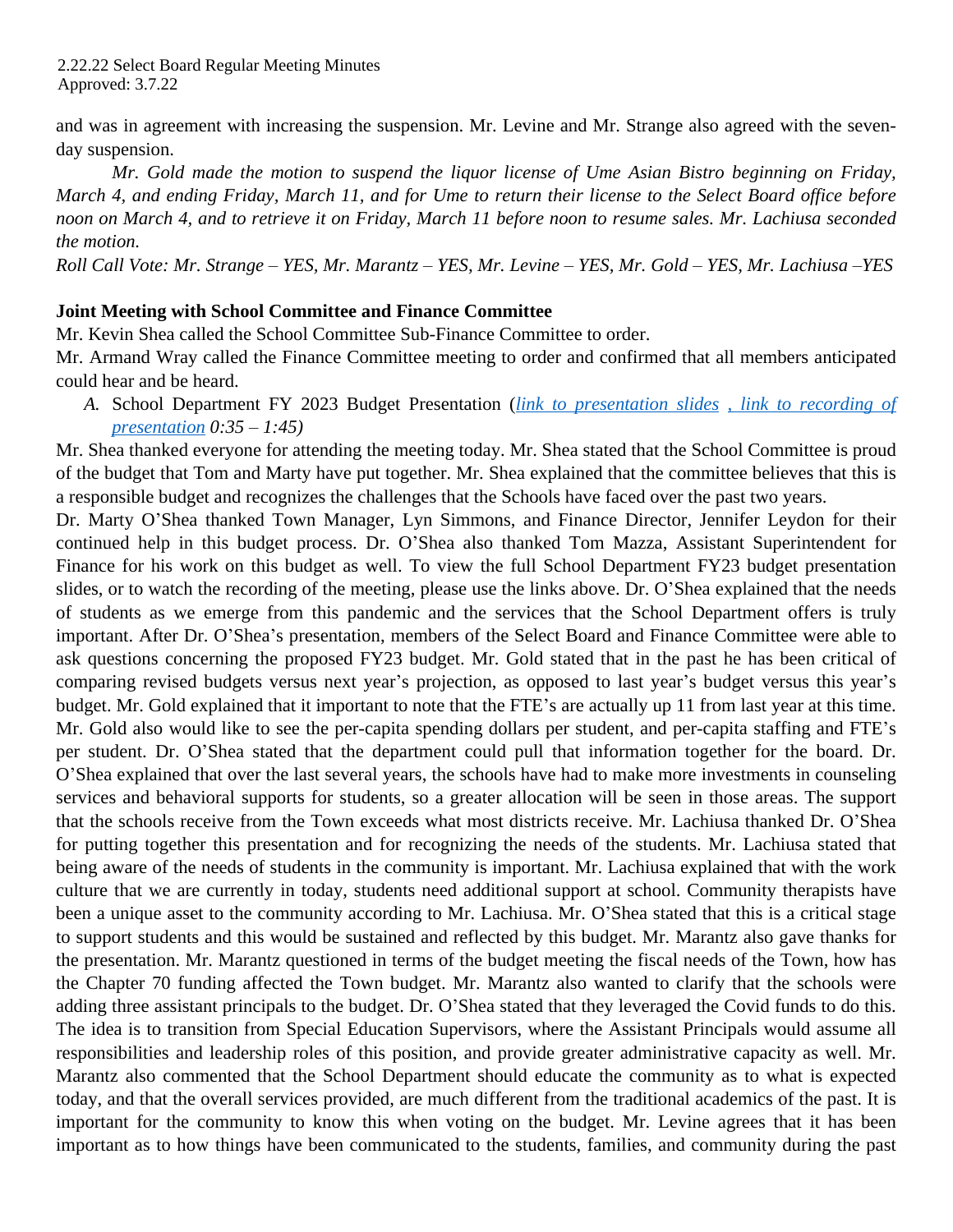two years and commended the schools for this effort. Mr. Levine questioned how the Chapter 70 funds typically work. Dr. O'Shea stated that the funds are always subject to appropriation and the phasing in of the Student Opportunity Act resulted in this increase in aid. The allocation is reflective of enrollment patterns according to Dr. O'Shea. Future Chapter 70 aid packages could be built off this. Mr. Strange thanked the School Department for continuing to invest in our students. Mr. Strange turned over the questions to Chair Armand Wray of the Finance Committee. Dr. Andrew Lam asked Finance Director, Jennifer Leydon, how the ability to succeed in limiting the increase of 1.75% or less would be impacted by the schools budget and how optimistic she was about reaching the original goal. Ms. Leydon stated that the state aid definitely did help the overall budget. The Town projected around 1 million dollars over budget when the department requests came in, including the School Department budget, Ms. Leydon explained. There was a \$500,000 gap when the numbers were originally looked at in December with an increase of 1.75%. When the budgets came in the gap was over 1 million dollars. Ms. Leydon explained that although the Chapter 70 money did help, but that it is important to recognize other things going on, like the reorganization of the DPW with a phase in approach beginning this year. Ms. Leydon commented that if the Town accepted the schools budget as is, the tax levy would be back up to between 2-2.2%. Mr. Maury Garrett thanked Dr. O'Shea and the team for the tireless work that the schools do for our children. Mr. Garrett questioned if the overall decrease includes the reflection of the Covid related expenses from 2021 and how are we going to account for these increases after the relief money is gone. Dr. O'Shea stated that the overall reduced budget could be tied to pulling out of the relief grants from Covid-19. This budget allows the schools to sustain the services that are expected according to Dr. O'Shea. Mr. Tom Mazza stated that this particular slide on the budget presentation is related to positions, services, and material that change year to year and are not necessarily tied to grant funding or particular funding source. Mr. Don Griffith thanked Dr. O'Shea for the presentation. Mr. Griffith questioned what the revised budget reflects as compared to the Fy22 budget, and how does the Fy22 original budget compare to the Fy23 one. Dr. O'Shea stated that there was a voted Fy22 budget, and then in the spring, relief funds were included into a revised budget. Mr. Mazza explained that there is a difference in around \$1.8 million dollars from the original Fy22 budget. Mr. Griffith asked what the net difference between the voted Fy22 budget is compared to the Fy23 proposed budget. Mr. Mazza stated that including all funding sources, the budget is up roughly \$1.4 million dollars from Fy22. Mr. Tom Dignazio asked how low income students are defined. Dr. O'Shea stated that it reflects some of the demands that families are facing. Mr. Mazza explained that the eligibility defined by the state is a dollar amount based on family size. Dr. Lam stated that it is imperative for us to achieve the limited tax increase is an important goal for everyone. Ms. Leydon explained that it is a work in progress as the Town's liabilities have increased as well. Ms. Leydon stated that the Town is open to receiving amended budgets. Mr. Wray commented on the long-term liabilities with the additional 11 FTE's that are being added. Mr. Wray understands that there are services we have to offer along the way, and is hopeful the Town can find a way to lower the deficit without having to raise the tax levy. Mr. Wray thanked Ms. Leydon, Mr. Mazza, and Dr, O'Shea for their efforts in this budget process.

*Dr. Lam made the motion to adjourn the Finance Committee Meeting. Ms. Makay seconded the motion. Roll Call Vote: All Yes.*

*Mr. Shea made the motion to adjourn the School Committee Sub Finance Committee meeting. Mr. Hensch seconded the motion. All Yes.* 

#### **Town Manager's Report**

Assistant Town Manager, Corrin Meise-Munns read the Town Manager's report for February 22, 2022. COVID-19 Update As of Thursday, February 10, 2022 there are 50 cases in town. Cases are continuing to decline. The majority of the 50 cases are individuals who have never been vaccinated. The Longmeadow Board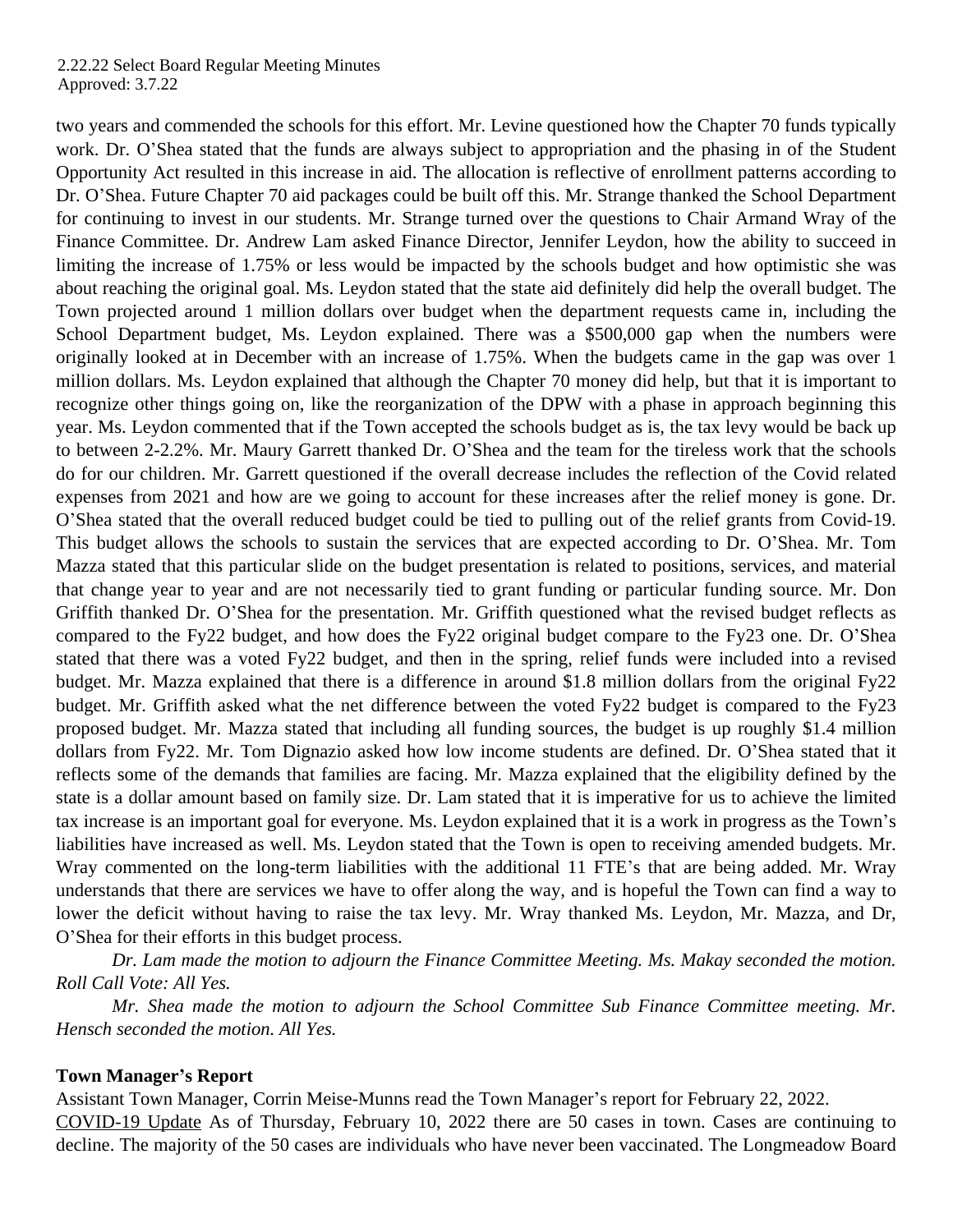of Health is meeting on March 1, 2022 where they will discuss the mask mandate and review the current data. Public Health Excellence Grant – Additional COVID-19 Funds The Eastern Hampden Shared Public Health Services agreement with Longmeadow, Hampden, Monson and Wilbraham, created the opportunity for additional COVID-19 grant funds to be dispersed to EHSPHS from the Massachusetts Department of Public Health. This amendment of the current PHE grant reflects a one-time increase of \$73,854.00 for the distribution of funds to local boards of health and health departments for COVID-19 response activities, including case investigation/contact tracing and COVID-19 vaccination efforts. This funding is for COVID19 related costs only. As a reminder the PHE grant award was \$322,924.00, with this increase (for COVID-19 related expenses) the total grant amount received is \$396,778.00.

Casino Mitigation Reserve Funds The Town recently applied for and was awarded use of Casino Mitigation Reserve Funds, of which the Town of Longmeadow had a \$100,000 earmark from the Gaming Commission. The recent application for \$96,000 will be used to supplement funds previously approved at Town Meeting for the Longmeadow Street project. These funds will be used toward the Rt 5 / Longmeadow Street Improvements, which include a design/engineering analysis for US Route 5 / Longmeadow Street. The design and analysis encompasses roadway milling and resurfacing, drainage improvements, Complete Streets upgrades, ADA compliance, and upgraded signals. For background on these funds - Section 61 of MGL Chapter 23k established the Community Mitigation Fund (CMF) as a means of offset the costs associated with the construction and operation of gaming establishments in Massachusetts. 6.5% of the Gaming Taxes from Category 1 facilities go into the CMF. The CMF is currently generating about \$8 million per year (as of December 2020). In 2015 and 2016, the Commission awarded reserve grants for \$100,000 to the communities that either host or are near the gaming establishments. 28 communities were issued Reserve Grants, including Longmeadow. We had until December 31, 2021 to identify the project where these funds would be used (with approval by MGC). The previously spent \$4,000 was related to traffic engineering studies at several intersections on Longmeadow Street in or around 2016.

Mr. Levine asked how the request for additional Casino Mitigation funds from LPD differs from the overall mitigation funds. Ms. Meise-Munns explained that she was referring to was the Casino Mitigation Reserve fund, and the funds that Mr. Levine is questioning is the Casino Mitigation Competitive grant. This grant is available to communities that are in the radius of the casino. Mr. Marantz explained that there are funds available set aside from mitigation for communities affected by the casino.

Mr. Lachiusa asked what would happen to the \$100,000 dollars approved at Town Meeting for TIP project funding will be returned now that the grant is available. Ms. Meise-Munns explained that the project total from concept design to engineering is upwards of \$700,000. \$300,000 that has been approved at three successive Town Meetings will be used to cover concept design. Mr. Lachiusa also questioned if the State has come up with new guidelines or mandates for masking. Ms. Meise-Munns stated that she has not seen anything new at this point.

## **A. Department Monthly Reports**

All Department monthly reports can be found in the Select Board agenda packet linked under "documents" at the end of these minutes.

## **Old Business**

A. Approval of Meeting Minutes

*Mr. Gold made the motion to approve the Select Board Regular Meeting Minutes from the February 7, 2022 meeting. Mr. Lachiusa seconded the motion.*

*Roll Call Vote: Mr. Strange – YES, Mr. Marantz – YES, Mr. Levine – YES, Mr. Gold – YES, Mr. Lachiusa –YES*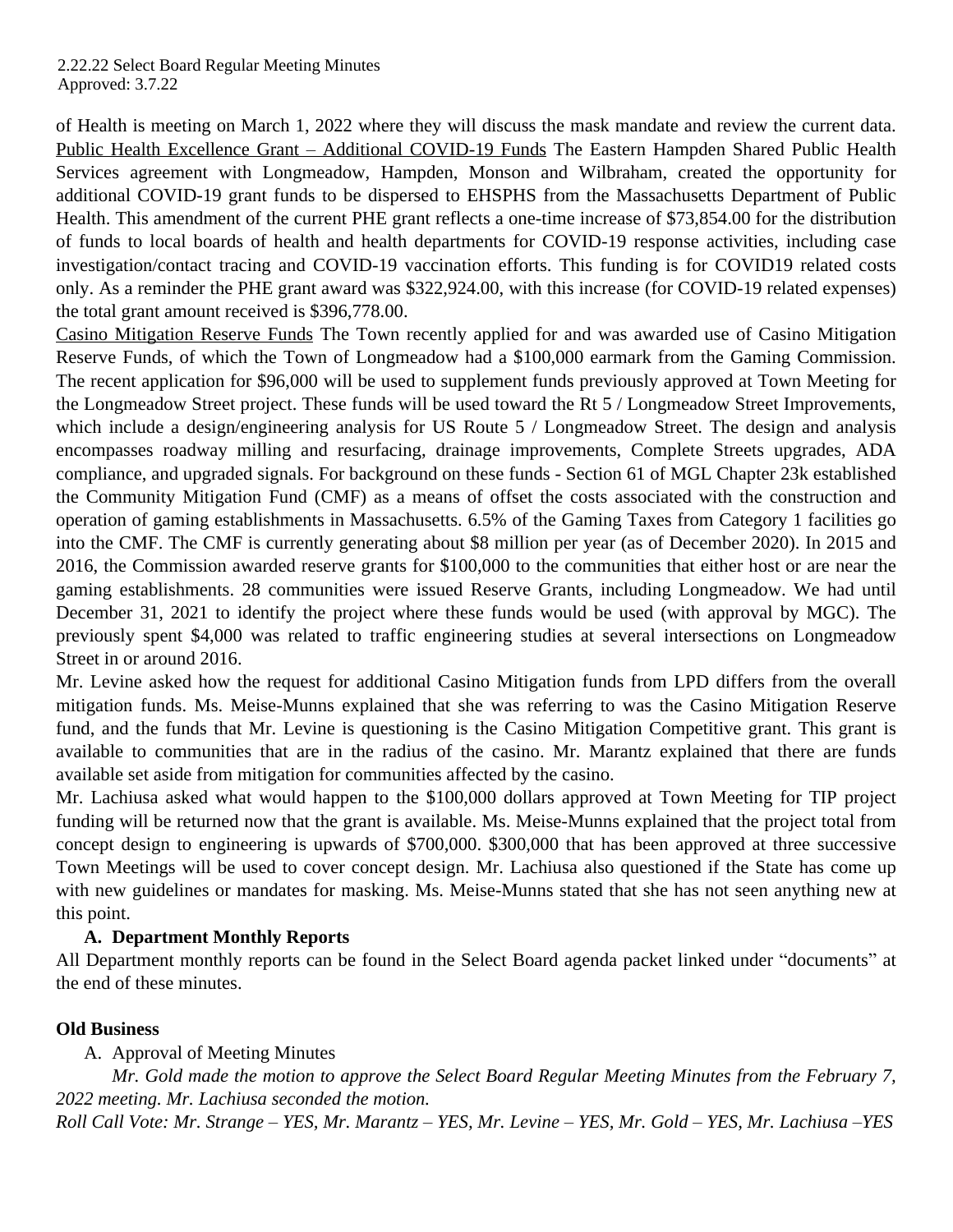#### **New Business**

#### A. Water Conservation Bylaw

Assistant Town Manager, Corrin Meise-Munns, and Mike Spear from the Water Department, were present to discuss the proposed water conservation bylaw in anticipation of it being added to the 2022 Annual Town Meeting Warrant. Ms. Meise-Munns explained that Longmeadow's residential gallon per-capita use was higher than the goals set forth by Massachusetts Department of Environmental Protection (DEP), according to a MassDEP sanitary survey. The Town Manager's Office and the DPW have collaborated on a proposed warrant article to adopt an Outdoor Water Use Bylaw. One of the ways MassDEP suggested for reducing the gallon percapita water use in Town was to develop a water conservation bylaw in an effort to protect, preserve, and maintain public health. The bylaws describes what the conservation states are and how they are enacted. Ms. Meise-Munns went on to say that, the bylaw achieves these goals by establishing non-essential outdoor water use restrictions triggered by declarations of the states of water supply conservation, drought or water supply emergency. Ms. Meise-Munns explained that it would be a requirement that users of Longmeadow's public water supply register new, and existing in-ground irrigation systems with the DPW's Water Dept, and a requirement to properly install all in-ground irrigation systems in accordance with the uniform state plumbing code. This would also include the addition of new timing devices that can be set to make the systems conform to the Town's non-essential outdoor water use restrictions, with moisture sensor or weather-based irrigation controllers, with backflow prevention design devices that would be approved by the Select Board acting as Water Commissioners. The bylaw also identifies the enforcement authority procedures and penalties associated with violations of the bylaw, Ms. Meise-Munns further explained. Mr. Lachiusa questioned of there was any idea as to how much the water sensors cost. Ms. Meise-Munns and Mr. Spear both stated that they did not at this time. Mr. Lachiusa asked if residents need to pull a plumbing permit currently when installing irrigation systems. Mr. Spear responded by saying the Water Dept. has not pulled plumbing permits, but believes the Building Inspector has these on file and will confirm. Mr. Spear explained that there are moisture sensors and rain sensors that will shut the system off. Mr. Lachiusa believes this bylaw is a good start to begin phasing in water conservation methods. Mr. Lachiusa suggested creating a phase in system where people who installed irrigation systems a set number of years ago would be first to install the sensors, and then so forth. Ms. Meise-Munns also explained that the following are exempt during states of water conservation: watering for health and safety reasons, by regulation for the production of food and fiber, for the maintenance of livestock or to meet the core functions of business. Mr. Levine stated that this is an important thing to do to align with the goal of Mass DEP, and would potentially decrease water bills for residents. Mr. Levine asked if a new water sensor would be installed upon any repairs or additions to the residents system. Mr. Spear explained that if lines were replaced or there were repairs to the system, this would occur and that this work happens frequently. The enforcement of this bylaw is going to rely on visual sightings of violations, Ms. Meise-Munns explained. Mr. Spear suggested also putting educational messages out to the public on irrigation systems and the importance of having automatic shutoffs and sensors. Mr. Marantz questioned if this bylaw only comes into effect during drought emergencies. Ms. Meise-Munns stated that the water sensors in the ground would cut down errant irrigation regardless of a state of drought. The Water Commissioners can make these announcements and implement restrictions during states of drought. Mr. Marantz also asked if the State has told the Town how much we need to decrease per-capita water use by. Mr. Spear commented that Mass DEP would like to see an effort to conserve water, and this bylaw would help better reach that goal. Mr. Gold stated that he appreciates the time and effort it took to develop this proposed bylaw. Mr. Gold went on to say that given our Town Meeting, we cannot just publish this and expect it to pass. Mr. Gold suggested putting out some education on this bylaw, for instance, the cost for sensors and the concept for registering irrigation systems. Mr. Gold stated that sometimes these requirements and requests come off unusually at Town Meeting. Ms. Meise Munns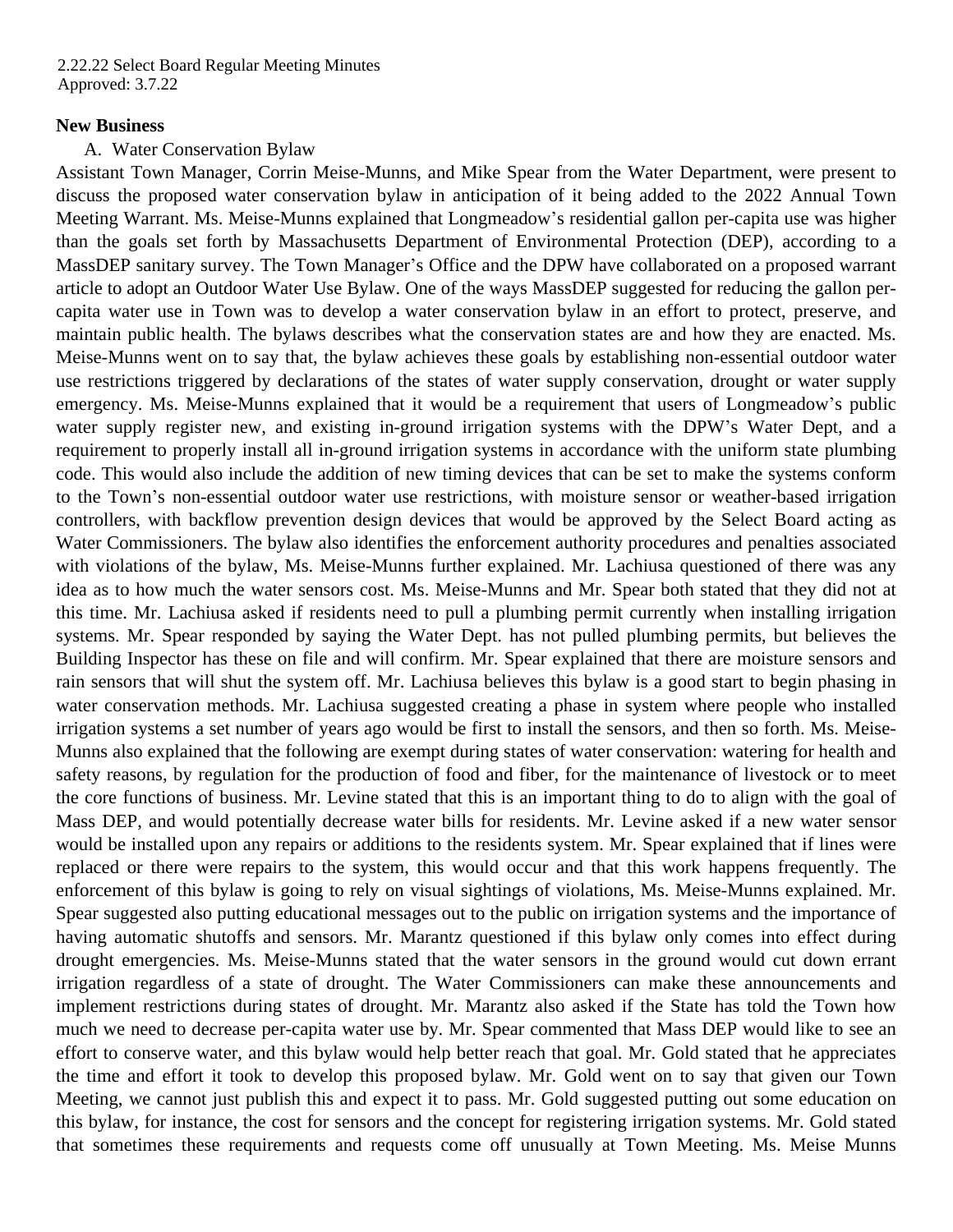explained that outreach and public education is important to put out before the meeting, and the Town Manager's office will work with the DPW on this effort.

B. One Day Liquor License Application – Longmeadow Adult Center Community Fund The Longmeadow Adult Center Community Fund submitted a one-day liquor license application to the Select Board for an event to be held on March 8,  $2022$  from  $6:30 - 8:00$  p.m. at the new Adult Center.

*Mr. Gold made the motion to approve the One Day Liquor License Application for the Longmeadow Adult Center Community Fund for the International Women's Day event on March 8, 2022 at the Council on Aging. Mr. Lachiusa seconded the motion.*

*Roll Call Vote: Mr. Strange – YES, Mr. Marantz – YES, Mr. Levine – YES, Mr. Gold – YES, Mr. Lachiusa - YES* C. Proclamation Request for World Autism Day – April 2, 2022

Mr. Strange read the proclamation that was submitted to the Select Board's office to declare April as World Autism month, and April 2 as World Autism Day.

*Mr. Lachiusa made the motion to accept this proclamation for World Autism Day as written. Mr. Marantz seconded the motion.* 

Mr. Gold stated that he supports this motion and proclamation. Mr. Gold questioned if the board has policies as to what, where, when and how, concerning proclamation requests. Mr. Gold's concern was running into trouble in the future with approving proclamations that the board does agree with, and then not approving ones that we do not like. Mr. Gold stated that he supports this proclamation, but suggested a policy on whether or not the board will blankly approve everything that comes through, or not approving anything, in order to have guidelines. Mr. Strange commented that the board does not have to approve these proclamations, and members could vote yes or no as they wish during the vote. Mr. Levine stated that making a policy in itself could be problematic and asked how often this comes up. Mr. Strange responded by saying not often. Mr. Gold commented that he brought this up due to an issue that came up several years ago with a proclamation request, where the board stopped taking requests at that time.

*Roll Call Vote: Mr. Strange – YES, Mr. Marantz – YES, Mr. Levine – YES, Mr. Gold – YES, Mr. Lachiusa - YES*

D. Recommendation for Annual Town Meeting re: Resignation on School Committee

*Mr. Lachiusa made the motion to advise the Town Clerk to add the future vacancy of a two-year term on the School Committee to the election warrant for the 2022 Annual Town Election. Mr. Gold seconded the motion*.

*Roll Call Vote: Mr. Strange – YES, Mr. Marantz – YES, Mr. Levine – YES, Mr. Gold – YES, Mr. Lachiusa - YES*

## **Correspondence**

*Accreditation Community Notification.PDF*

*(*All correspondence material can be found in the Select Board agenda packet linked under "documents" at the end of these minutes)

## **Adjourn**

*Mr. Marantz made the motion to adjourn the Select Board Regular Meeting at 9:37 p.m. Mr. Lachiusa seconded the motion. Roll Call Vote: Mr. Strange – YES, Mr. Marantz – YES, Mr. Levine – YES, Mr. Gold – YES, Mr. Lachiusa - YES*

## **Documents:**

*[Select Board 2\\_22\\_22 Agenda Packet](https://www.longmeadow.org/AgendaCenter/ViewFile/Agenda/_02222022-3714?packet=true)*